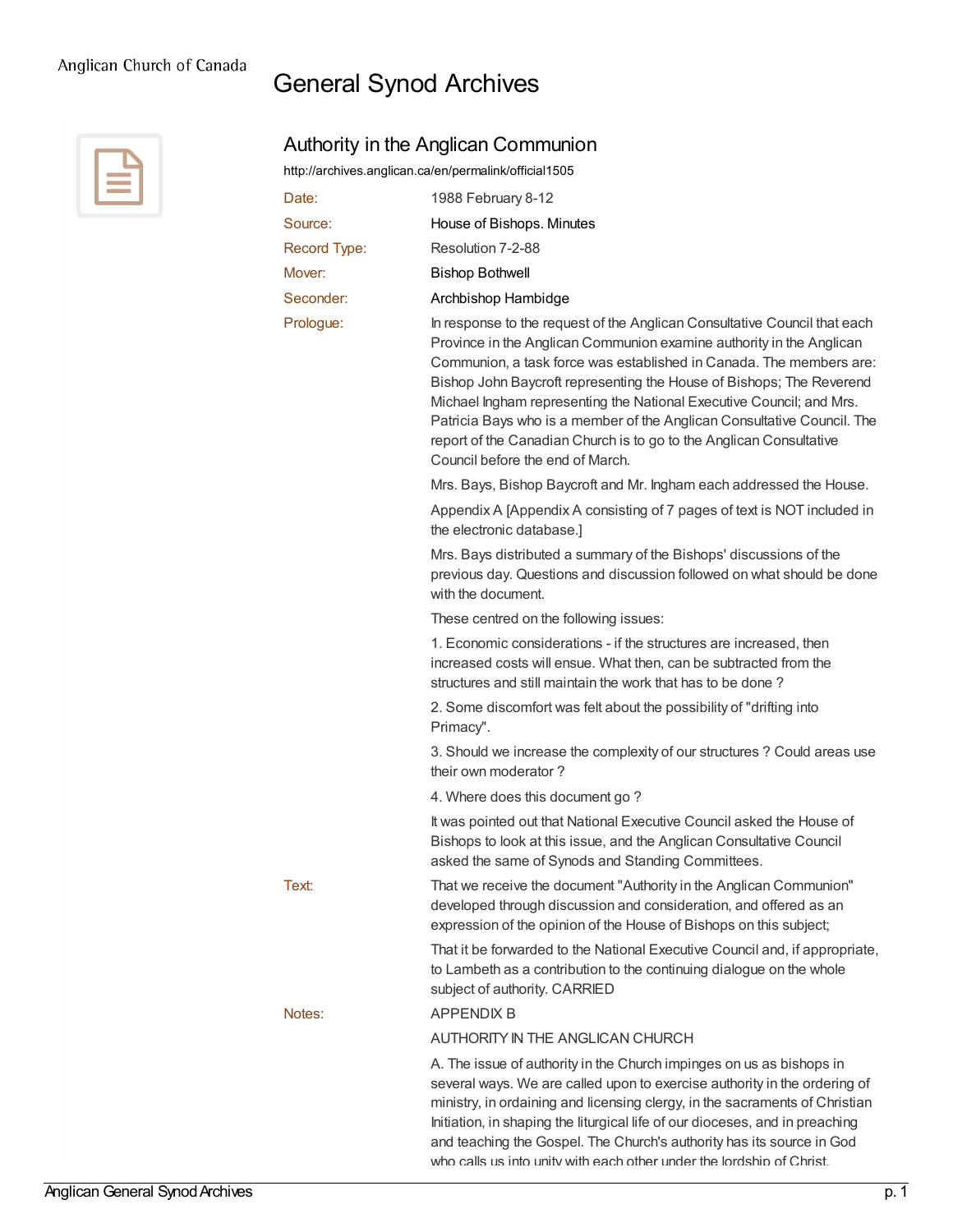who calls us into unity with each other under the lordship of Christ.

Episcopal authority is grounded in, and expressed through, the Koinonia of the Church.

B. If the true purpose of authority is to unify, in practice the exercise of it becomes the occasion for diverse reaction. The recent activity of some bishops within the Communion acting outside their diocesan jurisdiction has raised questions about episcopal collegiality. Liturgical renewal has generated hostility and fear of change in some quarters, resulting in a challenge to episcopal authority itself. Theological development which has evolved new images of the nature of God has produced new models of authority which challenge our present structures. Political and economic changes in society have generated individualistic concepts of authority which seem to be in conflict with the Church's understanding of Koinonia.

C. Within this context, we are compelled to ask about our identity as members of the Anglican Communion. The issue of authority raises the question of identity. Our tradition has been that of a family of autonomous Churches united by our common desire to belong to one another. We affirm that tradition precisely because it is conciliar rather than legislative. We would like to see the instruments of unity strengthened in the Communion, but in such a way that their authority remains consultative and persuasive. We have no desire to see an Anglican "Curia". The following are ways in which the centre of authority in the Communion might be developed.

D. We affirm the special role of the Archbishop of Canterbury as a personal symbol of unity with the Communion. Some of us wish to affirm the role as it presently is. But the office is developing into a more international role, with the Archbishop visiting other provinces and asked for comments on their situations. Some therefore would prefer to see the role enhanced in order to allow the effective functioning of the office. There is value in the role of the Archbishop of Canterbury as diocesan bishop, in rooting this office in the particulars of a place. A primacy of honour might be exercised by the Archbishop of Canterbury himself, but another person might serve as moderator of a conference or president of the Anglican Consultative Council.

E. The Lambeth Conference brings to the whole Communion a sense of unity and common purpose. We recognize that the Lambeth Conference is becoming unwieldy in size and cost, and we suggest that other structures, processes, and alternative venues be explored. We cannot describe at this time what these structures might be. Regional meetings, to include both affluent and less affluent provinces, would build better communication and mutual understanding.

F. We believe the meetings of Primates should be held in conjunction with those of another group -- either the Lambeth conference or the Anglican Consultative Council -- again in order to foster communication and interdependence.

G. The Anglican Consultative Council is an important vehicle of unity since it expresses the synodical model of the Church by its inclusion of priests and lay people as well as bishops. We are agreed that it is important to develop the representation of the laity on the Council, particularly in the area of women and youth. Regional meetings and the more frequent convening of an Anglican Congress could promote this greater involvement. It is important to provide adequate staff and financial support to the work of the Council. We are undecided, however, as to what authority the statements of the Council should have. There is an optimum size for Council and staff and it ought not to grow too large. There is a danger in building up structures. The demands on time and